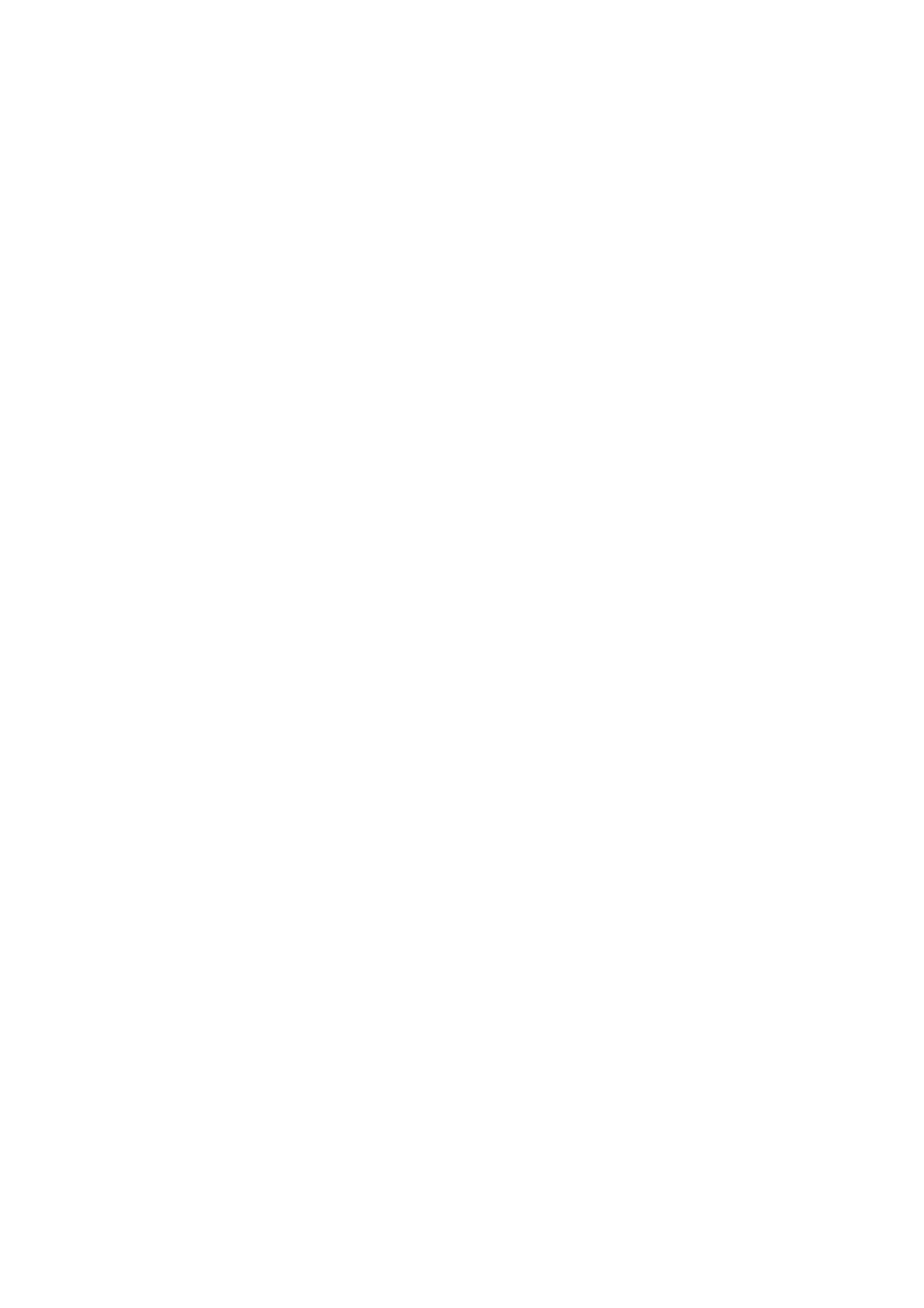### **GENERAL OVERVIEW OF SECTOR**

**The private security sector covers a wide array of activities, ranging from the surveillance of personal assets and property to the transport of valuables, via personal protection, access control and even the design, installation and management of alarm systems. It comprises some large multinational corporations, such as Group 4 Securicor, Securitas, Prosegur and Brink's, in addition to numerous smaller companies.**

In 2008 this sector encompassed 50,000 companies and had a turnover of  $€15$ billion, compared with 33,000 companies in the EU-27 in 2006. Growth has been particularly robust in the new Member States. Total employment in the surveillance of persons and the transport of valuables has been estimated at 1.7 million workers (as against 1.4 million in 2006), the vast majority of them men (80%). There are approximately 237 private security agents for every 100,000 Europeans on average. In 2006 three countries accounted for almost half of all private security jobs in Europe: the United Kingdom (22%), Germany (12%) and Poland (12%).

Approaches vary markedly from one EU Member State to another as concerns legislation, supervision by the public authorities, conditions for entering the profession and levels of employee training. The range of activities performed by this sector differs too: in Sweden, for example, it includes ambulance services and firefighting; in the United Kingdom it even extends to prisoner transfers and the management of prisons.

The sector has expanded considerably throughout Europe in recent years. This can be explained partly by the development of new types of private space (shopping centres, cultural facilities, sporting arenas, leisure parks, etc.) serving the general public. But other explanatory factors have to do with the added burden on the public police service, owing to an increasing social demand for security, and with the fiscal situation of governments: funding shortages are compelling the public authorities to refocus their activities on core police work (those involving the judicial system) and to outsource a certain number of police activities such as static guarding and the patrolling of public thoroughfares. Finally, the terrorist attacks of 11 September 2001 helped to raise the profile of this sector.

This general trend poses the problem of the linkage between the public and private sectors with regard to security, and the EU Member States have responded in very different ways. It also raises the question of how the sector needs to change to adapt to these new circumstances. In actual fact, private security is faced with several difficulties: fierce competition between firms can lead to practices that are harmful to employees and impede smooth market operation (dumping, recourse to pseudo-selfemployment in order to circumvent labour legislation, and reverse auctions whereby contracts are awarded to the lowest bidder). Moreover, the profession is deemed unattractive and has difficulty in retaining its workforce, owing to both the nature of the work and working conditions (stress, isolation, night and weekend work), poor job prospects and low wages. Hence the sector is seeking to bolster its image by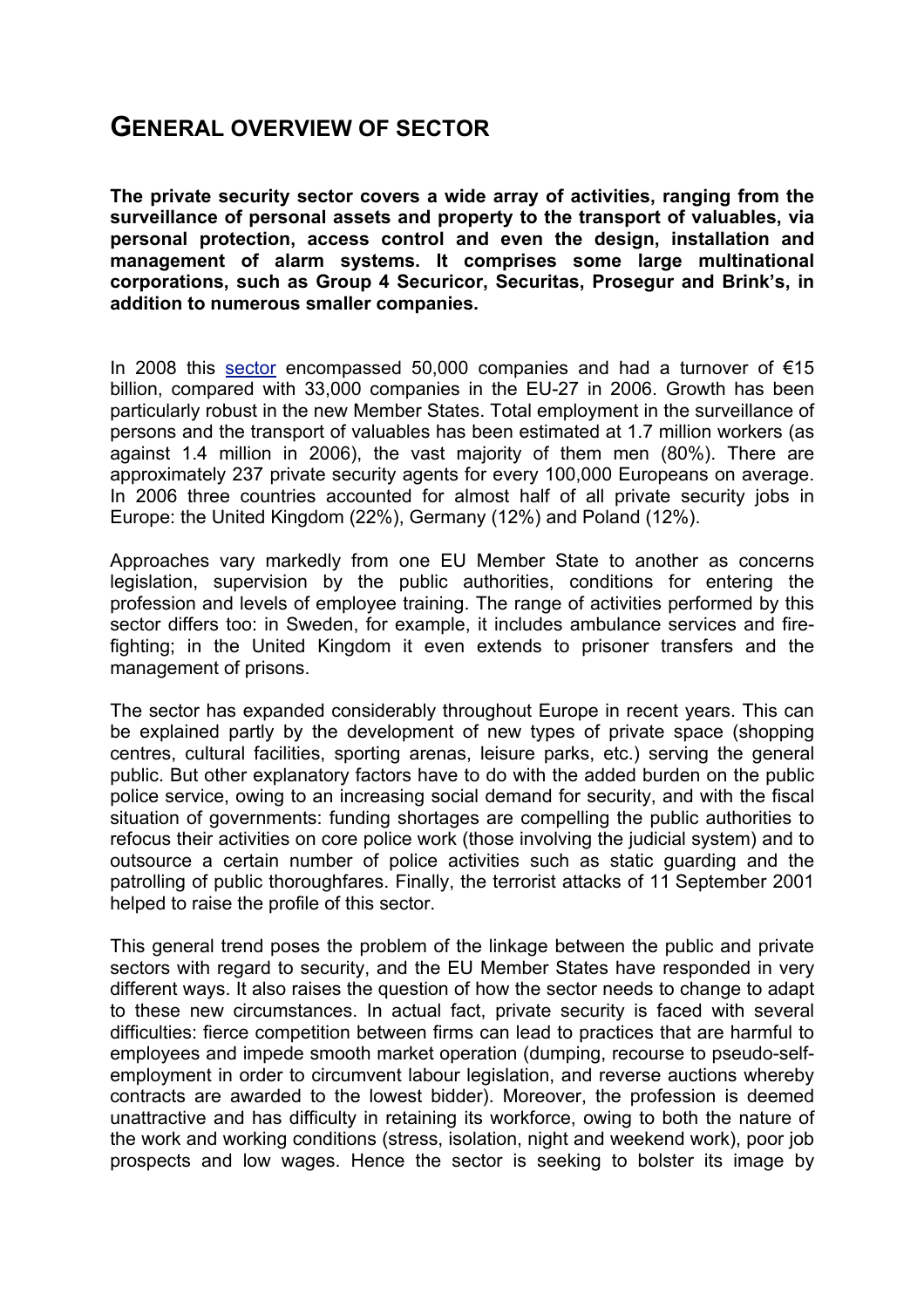improving working conditions (especially as concerns stress) and through vocational training.

Governments, for their part, play an ambiguous role in respect of this sector. On the one hand they attempt to "clean up" the profession, but on the other – as clients – they drive down prices, which contributes to preserving the dubious practices operating in the sector.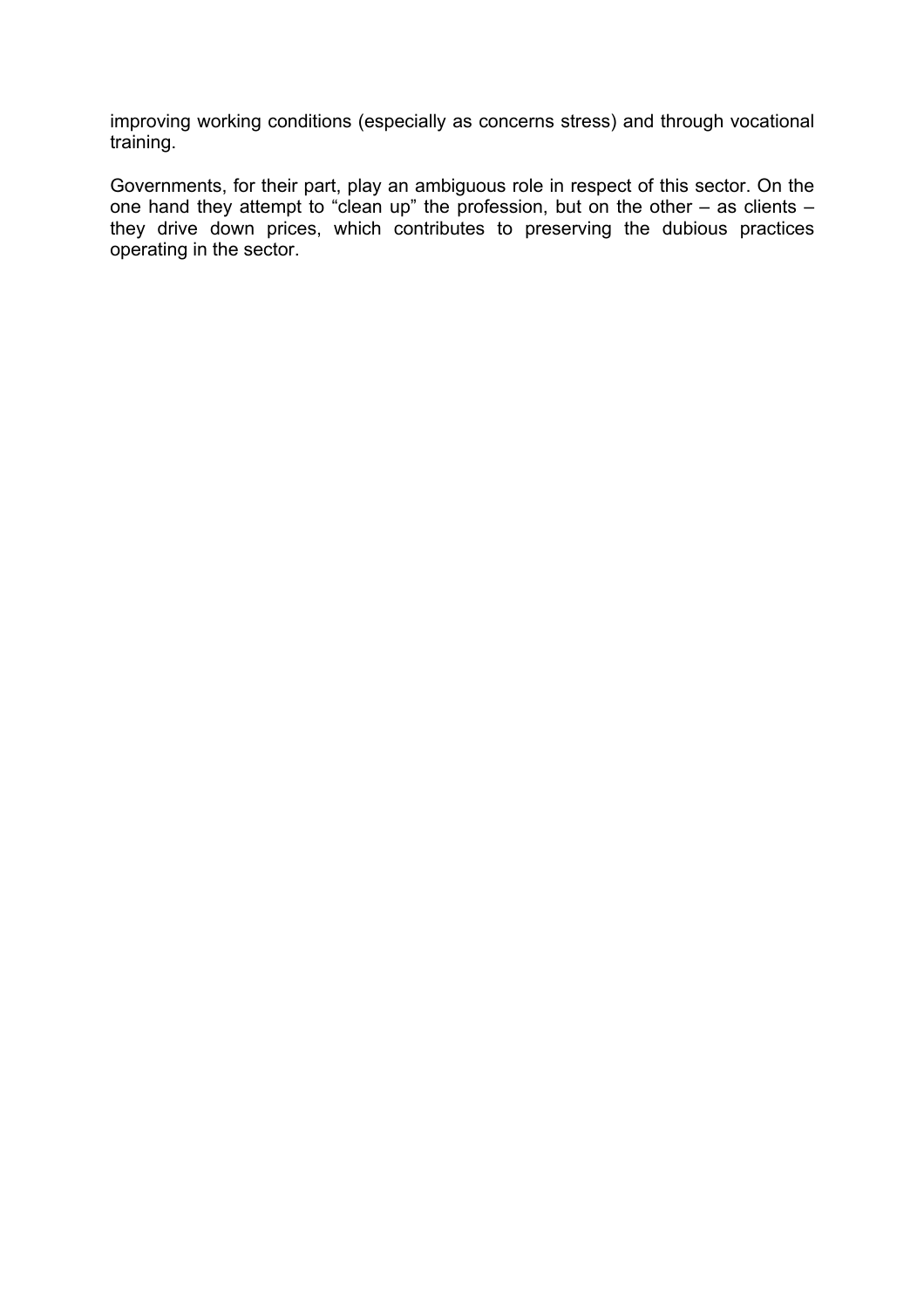### **PARTICIPANTS AND CHALLENGES**

**European social dialogue in the private security sector began in an informal working group in 1992. The Sectoral Social Dialogue Committee (SSDC) was established in 1999. The employers are represented on the Committee by CoESS (the Confederation of European Security Services), formed in 1989, and the workers by the Cleaning/Security section of UNI-Europa.**

The stated aim of European social dialogue in the private security sector is to enhance professionalism in the sector through training, modernising work organisation, developing healthy and fair competition, and improving the various Member States' legislation governing the sector by means of harmonisation. CoESS and UNI-Europa wish to improve the (often poor) image of the sector and make it more attractive.

They believe that action at European (rather than national) level needs to be taken to this end, in order to consolidate a "European model of private security services", the main characteristics of which are set out in a Code of conduct and ethics adopted in 2003. The Code makes recommendations in various social spheres (e.g. training, health and safety, pay, non-discrimination, work organisation), but also covers relations with clients, with the police and with other private security companies. Its first four points concern compliance with regulations, transparency of procedures, permits and authorisations, and selection and recruitment.

These overall guidelines for social dialogue have led to the production of a number of tools: in 1999 a memorandum on the award of contracts, aimed at helping purchasers to assess the quality/price ratio of the services offered to them; in 2004 a training manual on preventing occupational hazards; and in 2006 a European educational "toolkit" for three private security activities/profiles (mobile patrolling, alarm response centres and airport security).

EU enlargement has been a particularly sensitive matter in this sector, in relation to the social partners' aim of improving its brand image. At the time of the 2004 and 2007 enlargements, private security was in fact largely unregulated in the central and eastern European countries, and the trade union presence there was minimal. It was difficult to expand European social dialogue in those countries in the absence of wellestablished national social partners, yet laying down convergent or common standards and regulations was a vital prerequisite for establishing fair competition between firms from different EU Member States.

The sector also engages in lobbying the European institutions: it has done so by adopting joint opinions on regulation and licensing (1996), on the European harmonisation of legislation (2001), on the "services" directive (2004), and on the cross-border transport of funds (2009) (see below).

As far as working conditions are concerned, the European social partners have managed to reach agreements on work-related stress (in this case they implemented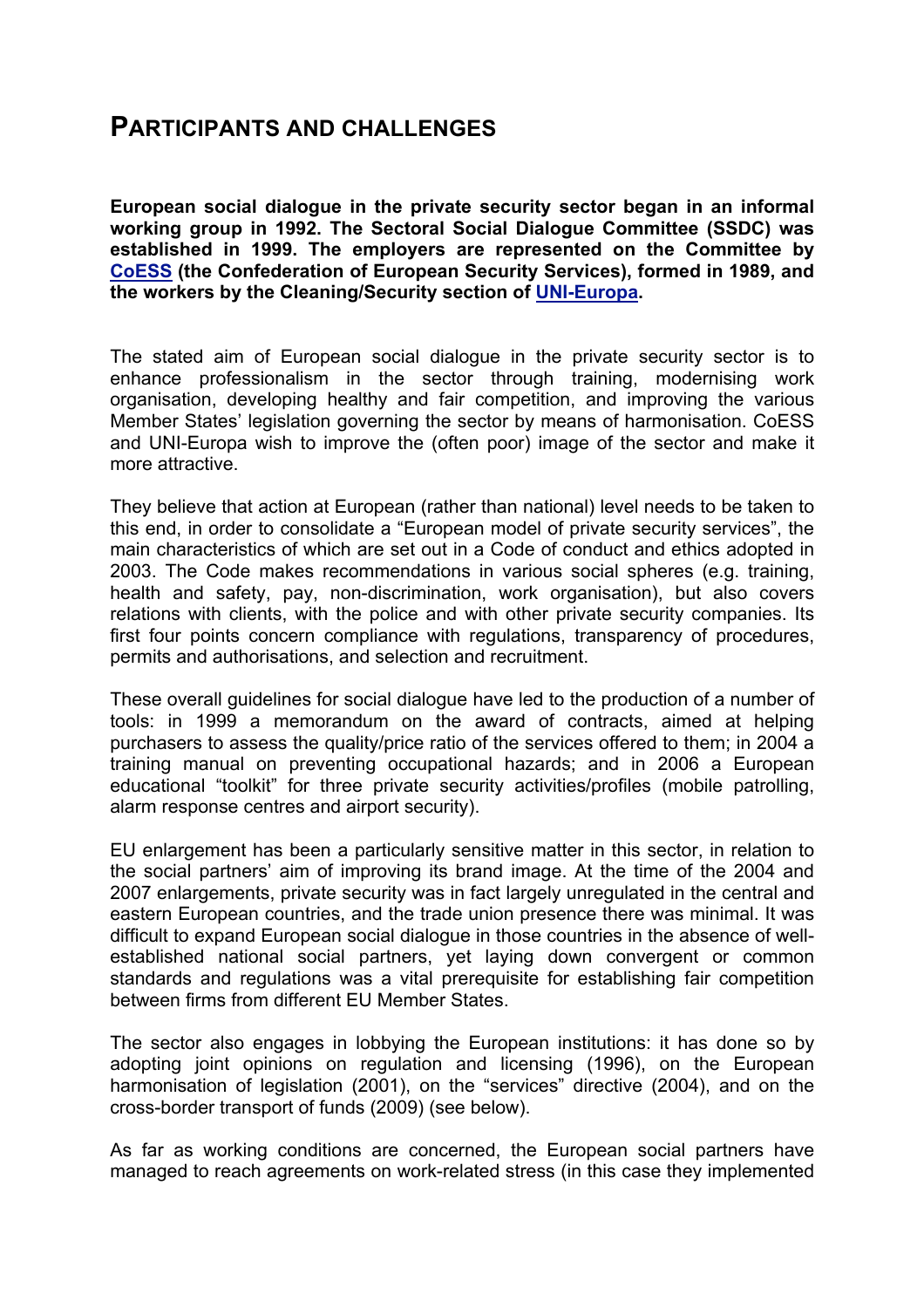the European cross-industry agreement), on preventing occupational hazards, and on combating undeclared work. The SSDC has likewise explored the subject of cash in transit. These deliberations resulted, in 2009, in the adoption of a joint opinion on the cross-border transport of euro cash. The main points at issue here revolve around jobs, the status of "posted" workers and the legislation applying to them, and workers' training. For instance, a variety of national practices had come to light regarding the carrying of weapons on cash-in-transit operations.

It is worth noting, last of all, that some cooperation has taken place with the cleaning, Horeca and textile sectors on the subject of public procurement. This work resulted, in April 2008, in the adoption of a joint cross-sectoral declaration (UNI-Europa, EFFAT, ETUF-TCL, CoEss, FERCO, EFCI and EURATEX) entitled "Towards responsible awarding of contracts".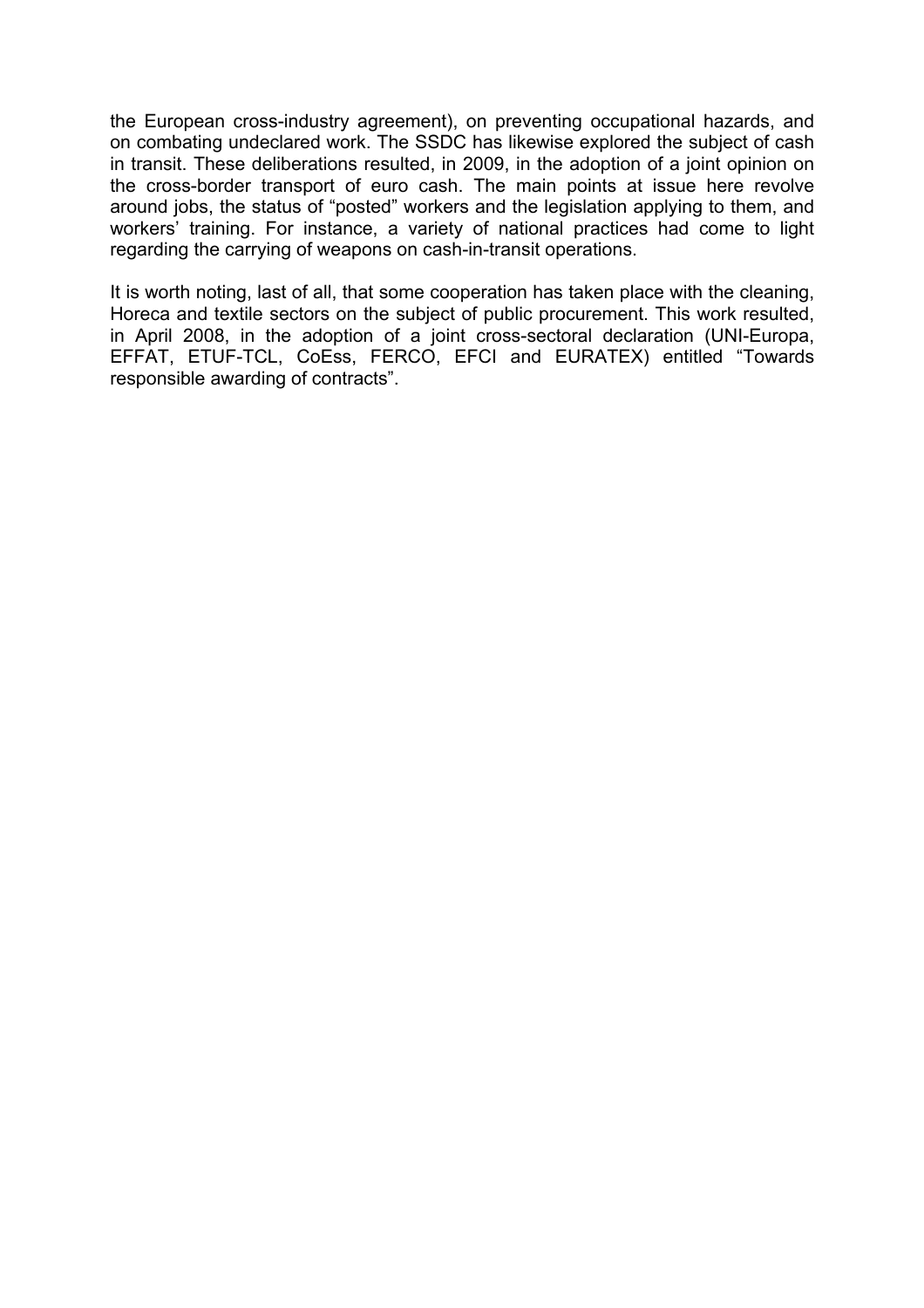## **OUTCOMES**

**The European Social Observatory classifies the private security sector in the category of sectors seeking to build a European dimension in their field of operations (along with other sectors: industrial cleaning, personal services, live performance, temporary agency work, audiovisual and Horeca). What these sectors have in common is that they have little exposure to international competition and are scarcely affected by Community policies, which means that the European social dimension is not so much imposed on the participants as actively shaped by them.**

As in other sectors within this category, the employers play a very proactive role in the social dialogue and in constructing a European agenda, whereas the trade unions initially had more difficulty in fashioning a European strategy, given that the sector is locally based for the most part and, with the exception of cross-border cash in transit and other very specific activities, there is little direct competition between countries.

Nonetheless, according to a UNI-Europa spokesperson, European social dialogue has proved to be a useful tool of cross-border cooperation among trade unions. For instance, a conference attended by the Nordic and Baltic unions was held in 2002, and another was organised for the central and eastern European countries in 2005, leading to closer ties among union organisations. These links made it possible to embark on the negotiation of Lithuania's first ever sectoral collective agreement. Then, in 2006, the Baltic countries' trade unions issued a joint text as part of the European social dialogue.

As for the topics addressed, this social dialogue focuses in particular on regulation of the sector, its brand image, vocational training, and on improving service quality, working conditions and public procurement. The aim is to harmonise or align legislation in the different countries so as to create the conditions for healthy, fair competition.

Even though the social partners in this sector have not yet signed any legally binding documents (of the "framework agreement" type), they have demonstrated a distinct willingness to follow up, and assess the effectiveness of, their joint texts. However, apart from the training tools and the "Selecting best value" manual, it would still seem difficult to assess the full impact of documents such as the 2003 Code of conduct and ethics.

The sectoral social partners have in fact put this issue of how to implement their social dialogue outcomes and how to follow up their joint texts on the agenda of their 2009-2010 work programme. The programme comprises the following priorities:

- regulation of the sector and monitoring of Community legislation;
- organisation and modernisation of work in a European context;
- health and safety issues;
- matters related to public procurement;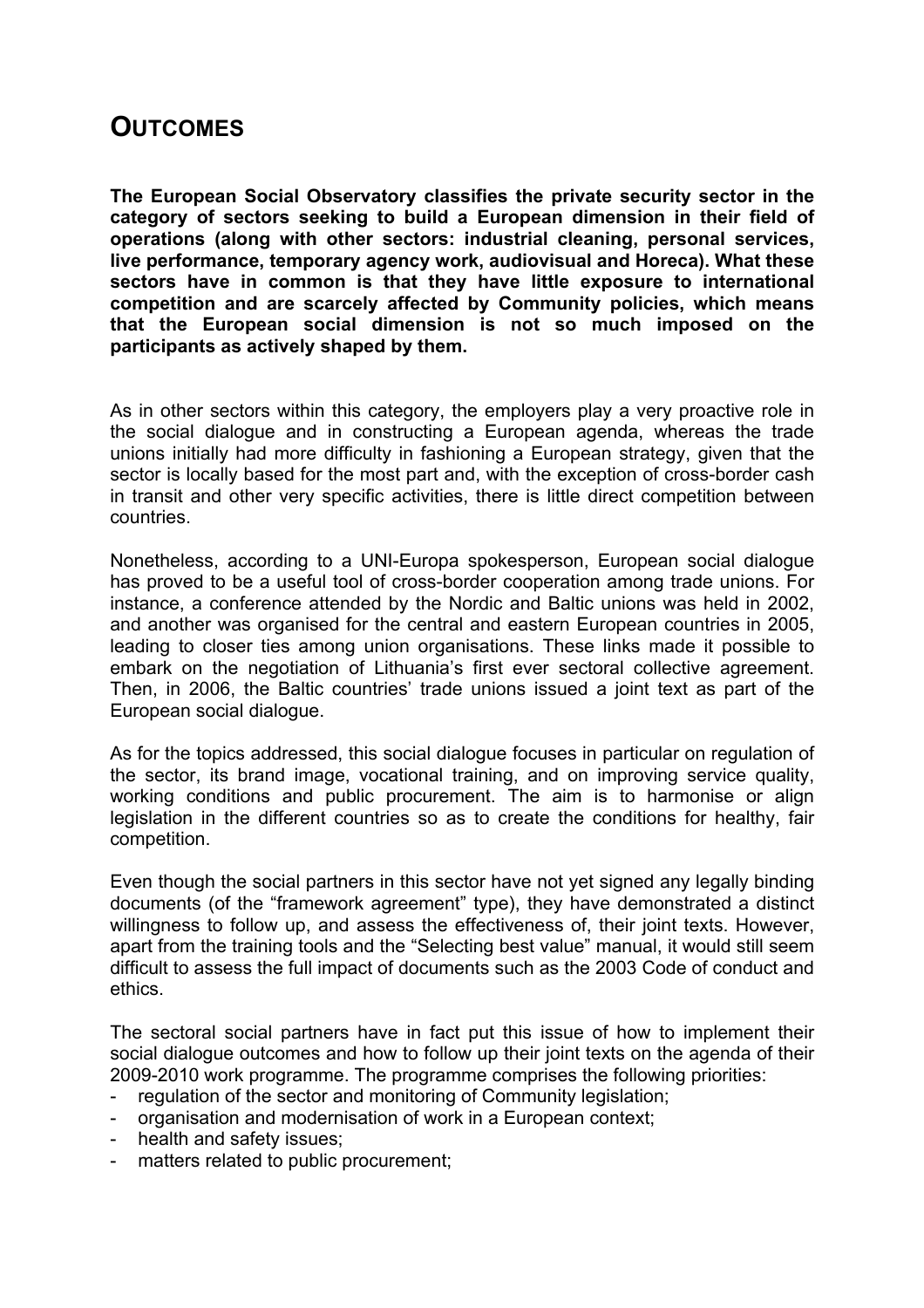- specific issues related to the European social agenda (investing in people, creating more and better jobs, new skills, etc.);
- vocational training;
- implementation of social dialogue outcomes;
- monitoring of the enlargement process and the integration of companies in the new Member States into the sector.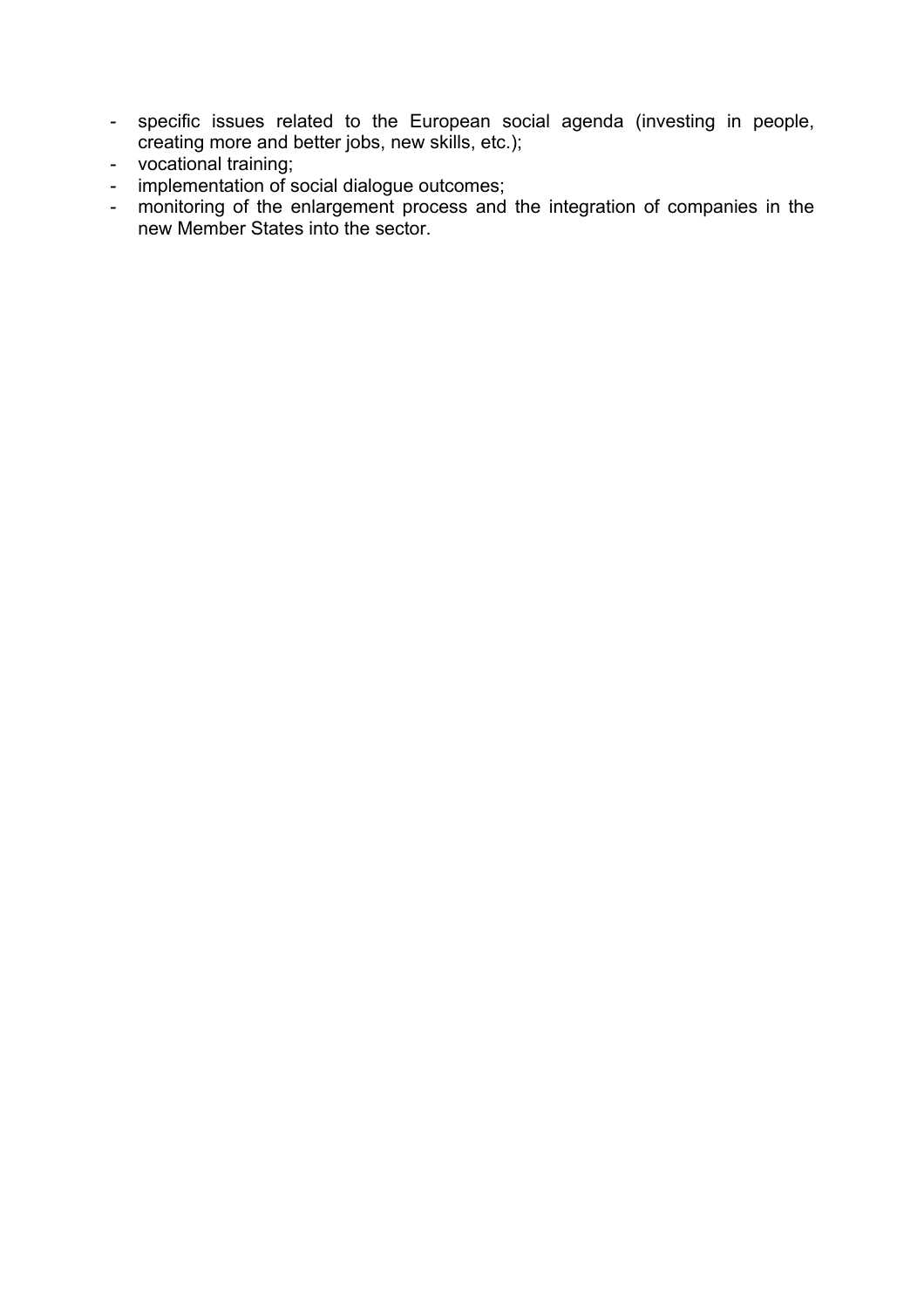#### **JOINT TEXTS**

**The "private security" sectoral social dialogue has resulted, since 1996, in the adoption of 22 joint texts.**



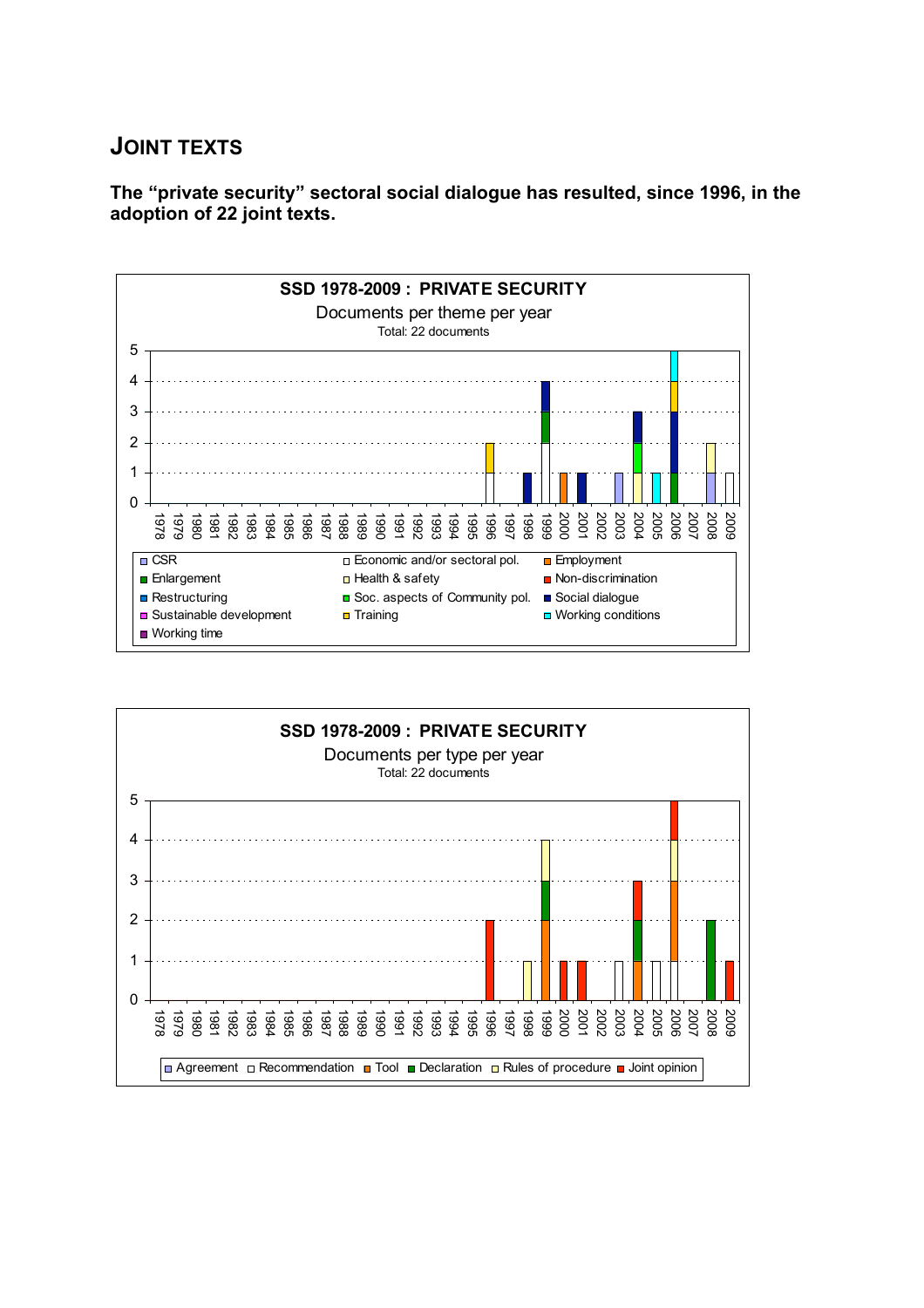| <b>Date</b> | <b>Title</b>                                                                                                                                                                                                                                                                       | <b>Theme</b>                                  | <b>Type</b>           | Addressee                      |
|-------------|------------------------------------------------------------------------------------------------------------------------------------------------------------------------------------------------------------------------------------------------------------------------------------|-----------------------------------------------|-----------------------|--------------------------------|
| 28/09/2009  | Private Security European<br><b>Sectoral Social Partners</b><br>statement to Expert Group on<br>cross border transport of the<br>euro cash                                                                                                                                         | Economic<br>and/or<br>sectoral<br>policies    | Joint opinion         | European<br>institutions       |
| 09/06/2008  | Joint declaration by CoESS<br>and UNI-Europa on work-<br>related stress                                                                                                                                                                                                            | <b>Health and</b><br>safety                   | Declaration           | European social<br>partners    |
| 18/04/2008  | Joint declaration of UNI-<br>Europa, EFFAT, ETUF-TCL<br>and COESS, FERCO, EFCI<br>and EURATEX "Towards<br>responsible awarding of<br>contracts"                                                                                                                                    | Corporate<br>social<br>responsibility         | Declaration           | European social<br>partners    |
| 15/12/2006  | Rules of procedure                                                                                                                                                                                                                                                                 | Social<br>dialogue                            | Rules of<br>procedure | European social<br>partners    |
| 25/08/2006  | Overview of the legislations<br>governing cash in transit<br>(private security) in 10 new<br>EU Member States who<br>joined EU on $1st$ May 2004 -<br>Scope of analysis in view of<br>the comparative study of cash<br>in transit legislation within 25<br><b>EU Member States</b> | Enlargement                                   | Tool                  | European social<br>partners    |
| 01/08/2006  | Development of a European<br>educational toolkit for three<br>private security<br>activities/profiles                                                                                                                                                                              | Training                                      | Tool                  | European social<br>partners    |
| 06/04/2006  | UNI-Europa and CoESS joint<br>position against undeclared<br>work in the private security<br>sector                                                                                                                                                                                | Working<br>conditions                         | Recommend<br>ation    | Enterprises                    |
| 22/03/2006  | Appeal of social partners in<br>the security sector of the<br>Baltic States to the National<br>Administrations of Estonia,<br>Latvia and Lithuania<br>responsible for private<br>security issues                                                                                   | Social<br>dialogue                            | Joint opinion         | National public<br>authorities |
| 14/11/2005  | UNI-Europa and CoESS joint<br>position against undeclared<br>work in the private security<br>sector                                                                                                                                                                                | Working<br>conditions                         | Recommend<br>ation    | Enterprises                    |
| 15/10/2004  | CoESS and UNI-Europa Joint<br>declaration: Towards a<br>European Model of Private<br>Security                                                                                                                                                                                      | Social<br>dialogue                            | Declaration           | European social<br>partners    |
| 06/10/2004  | CoESS and UNI-Europa<br>position paper concerning the<br>Commission's proposal for a<br>directive on services in the<br>internal market                                                                                                                                            | Social<br>aspects of<br>Community<br>policies | Joint opinion         | European<br>institutions       |
| 01/09/2004  | Preventing occupational<br>hazards in the private security<br>sector (manned guarding and<br>surveillance services).<br>European training manual                                                                                                                                   | Health and<br>safety                          | Tool                  | National<br>organisations      |
| 18/07/2003  | Code of conduct and ethics<br>for the private security sector                                                                                                                                                                                                                      | Corporate<br>social<br>responsibility         | Recommend<br>ation    | National<br>organisations      |
| 13/12/2001  | Joint declaration of CoESS<br>and UNI-Europa on the<br>European harmonisation of                                                                                                                                                                                                   | Social<br>dialogue                            | Joint opinion         | European<br>institutions       |